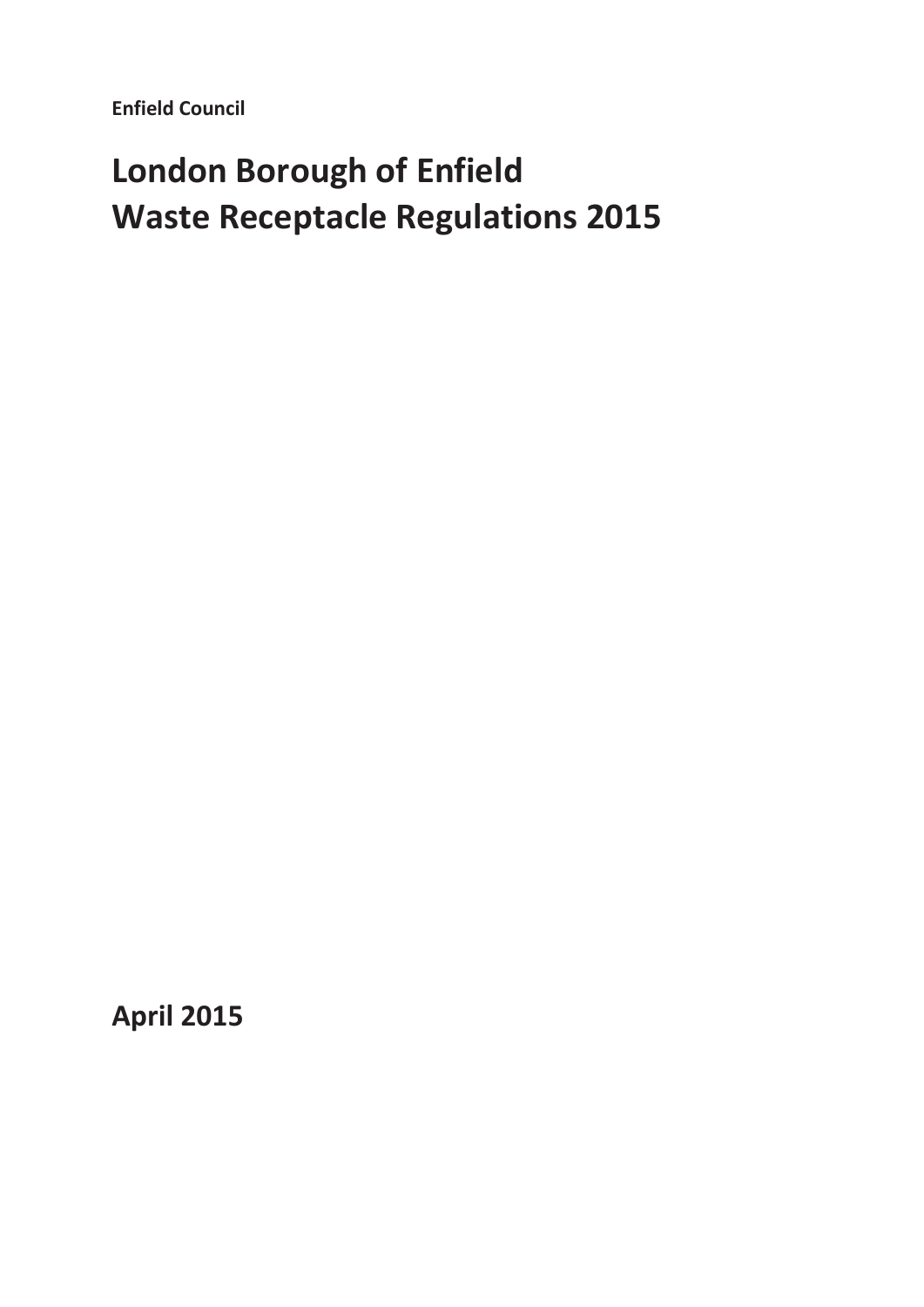### LONDON BOROUGH OF ENFIELD WASTE RECEPTACLE REGULATIONS 2014 MADE UNDER SECTIONS 20 AND 22 OF THE LONDON LOCAL AUTHORITIES ACT 2007

### **INTERPRETATION**

**1.** In these Regulations: -

- (a) "The Council" means the London Borough of Enfield
- (b) "The Act" means the Environmental Protection Act 1990.
- (c) "Waste", "Commercial Waste", "Industrial Waste" and "Hazardous Waste" have the meanings given to them by section 75 of the Act.
- (d) "The 2012 Regulations" means the Controlled Waste (England and Wales) Regulations 2012.
- (e) "Household Waste" has the meaning given to it by section 75 of the Act but excluding waste listed in the table in Schedule 1, Paragraph 4 of The 2012 Regulations.
- (f) "Trade Waste" means any Commercial or Industrial Waste or waste listed in paragraph 3 of Schedule 1 of The 2012 Regulations.
- (g) "Notice" means a notice issued under section 46 of the Act for household waste and waste listed in the table in Schedule 1, Paragraph 4 of The 2012 Regulations or issued under section 47 of the Act for commercial and industrial waste.
- (h) "Clinical Waste" has the meaning given to it by the The 2012 Regulations.
- (i) "Clinical Trade Waste" means clinical waste and offensive waste as specified in the table at Schedule 1, Paragraph 3, Point 12 of The 2012 Regulations and other than household waste.
- (j) "Clinical Household Waste" means Clinical Waste and Offensive waste produced at domestic property, a residential home, a caravan or a vehicle or vessel used wholly for the purposes of living accommodation which is to be treated as household waste, except that where such a vehicle or vessel is used in the course of a business for the provision of self-catering accommodation, such waste is to be treated as commercial waste and "Offensive Waste" has the meaning given to it by The 2012 Regulations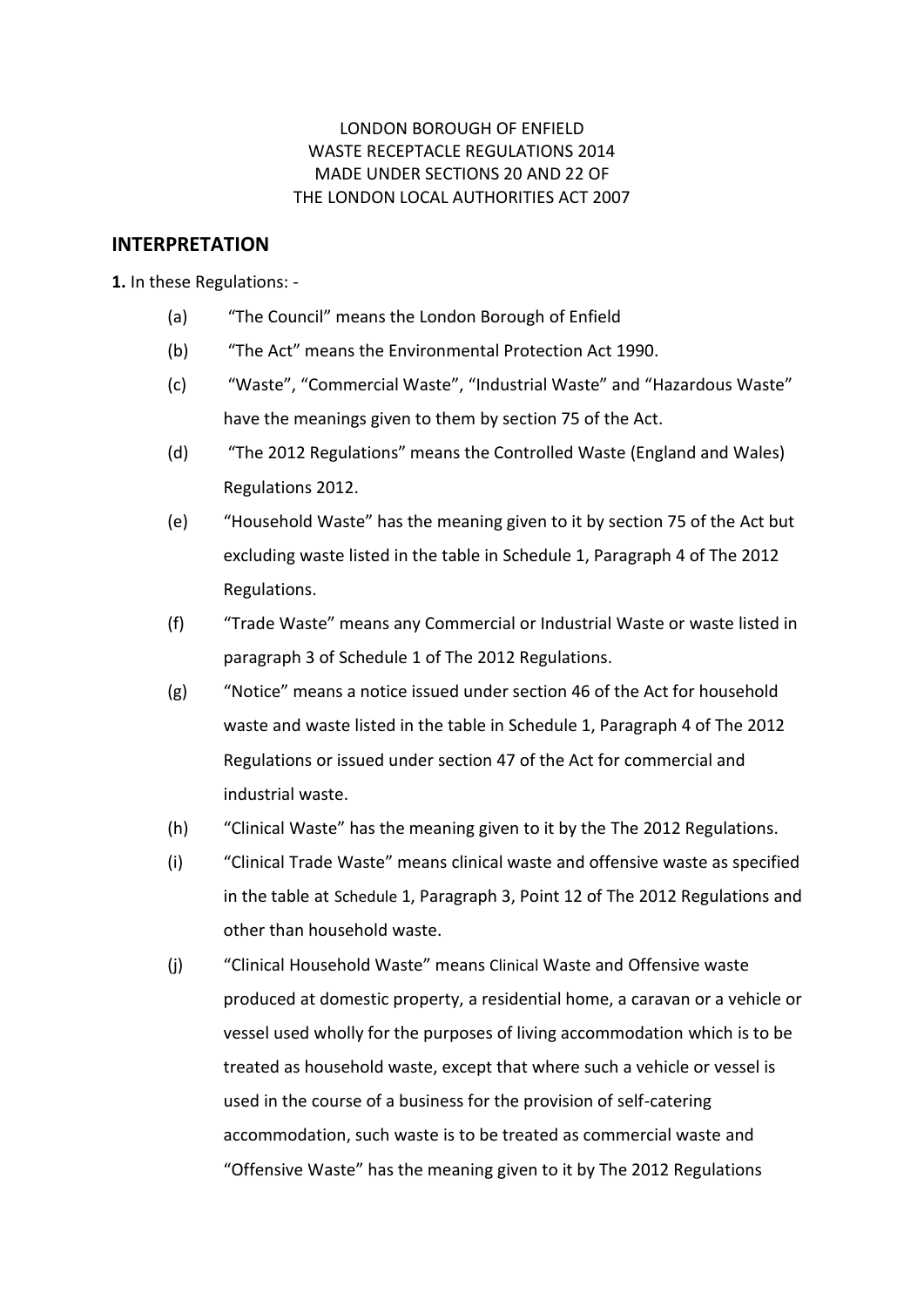- (k) "Recyclate" means any waste segregated from household waste or trade waste receptacles and sent for treatment other than disposal by land filling or incineration.
- (l) "Blue Commingled Recyclate" means all or any of:
	- (i) clean paper;
	- (ii) clean cardboard;
	- (iii) metal containers for food or drink;
	- (iv) glass containers for food or drink;
	- (v) plastic bottles; and
	- (vi) cartons for food or drink.
- (m) "Organic Waste" means flowers, plants, shrubs, branches and other vegetation suitable for composting and food waste which is household waste. It excludes all soil, stones, rubble and also branches over 7 centimetres diameter.
- (n) "Bulky Waste" means household waste as defined in the table at Schedule 1, Paragraph 4, points 1 or 2 or 4 or7 of The 2012 Regulations. That is to say: (i) any article which exceeds 25 kilograms in weight;
	- (ii) Any article of waste which does not fit or cannot be fitted into—
	- (a)

a receptacle for household waste provided in accordance with section 46 of the Act; or

(b)

where no such receptacle is provided, a cylindrical container 750mm in diameter and 1m in length

- (iii) dead domestic pets; and
- (iv) waste which may not be put into a receptacle provided under section 46 of the Act because of a notice served under that section
- (o) "General Refuse" means household waste or trade waste other than separately stored clinical waste, recyclate, organic waste or bulky waste.
- (p) "Receptacle" has the meaning given to it by section 46 of the Act for household waste, and Schedule 1, Paragraph 4 of The 2012 Regulations, or section 47 of the Act, for commercial and industrial waste.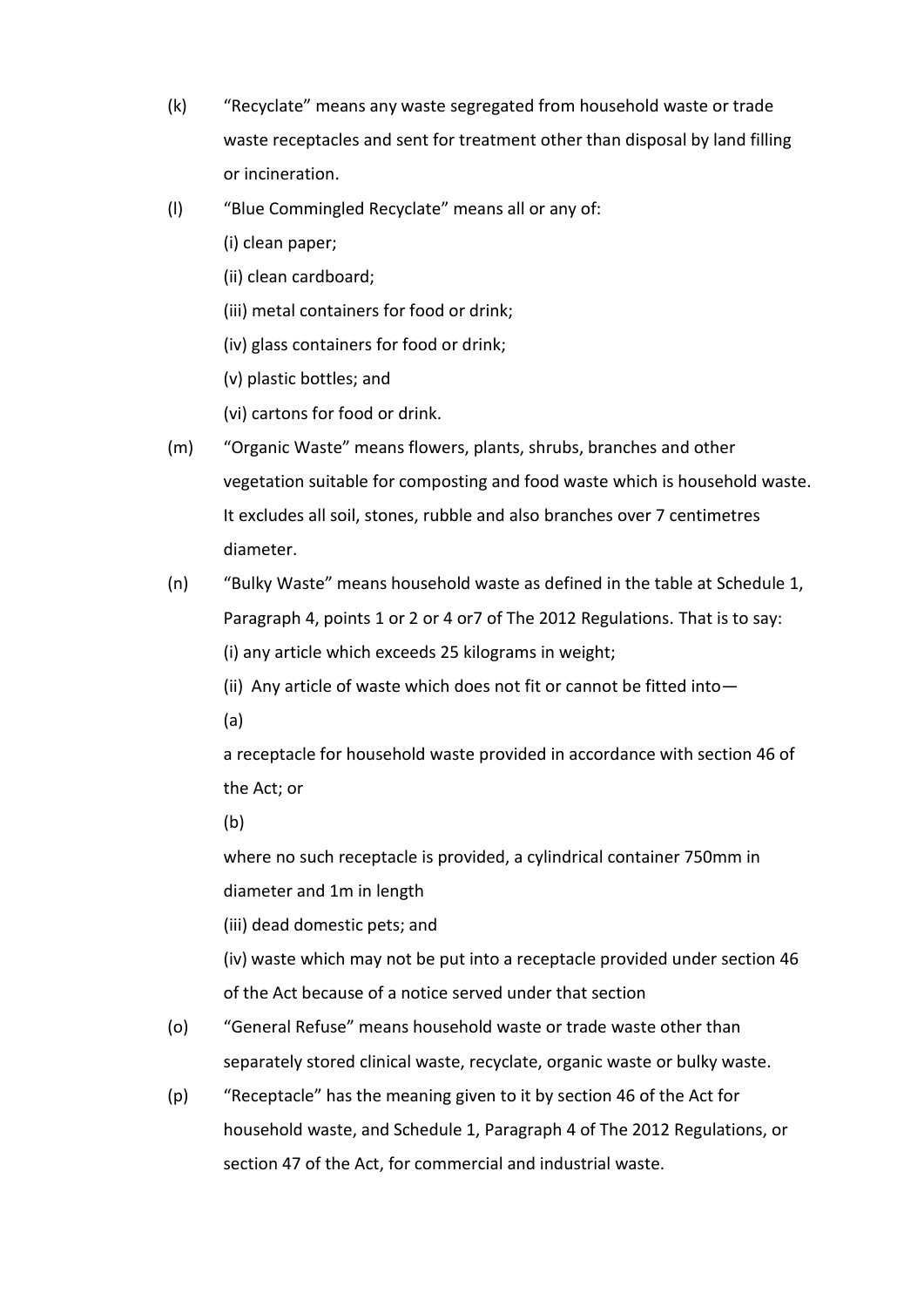- (q) "British Standard" or "BS" means a standard for the United Kingdom set by BSI British Standards.
- (r) "European Standard" or "EN" means a standard for the European Community set by the European Committee for Standardization (CEN).
- (s) "Wheeled Bin" means a receptacle constructed in accordance with BS EN 840-1:2004 of capacity up to four hundred litres.
- (t) "Eurobin" means a metal receptacle constructed in accordance with BS EN 840-2:2004 of capacity over four hundred litres and under thirteen hundred litres.
- (u) "Bulk Bins" means eurobins and/or paladins and will be referred to by the waste being collected Bulk Bin General Refuse or Bulk Bin for Blue commingled recyclate
- (v) "Waste Sack" shall mean a plastic sack made in accordance with BS EN 13592:2003.
- (w) "Clinical Waste Sack" and "Sharpe's Box" shall mean any waste sack or box of yellow base colour.
- (x) "Blue Sack" shall mean a waste sack of blue base colour provided by the Council for Blue commingled recyclate.
- (y) "Collection Point" shall mean any agreed point where waste is placed by the originator for collection by the Council or a waste carrier.
- (z) "Storage Point" shall mean any other point where waste is stored prior to placement at the collection point.
- (aa) "Street" has the meaning given to it by section 343 of the Public Health Act 1936.
- (bb) "Public highway" means any street maintainable at the public expense for the purposes of the Highways Act 1980.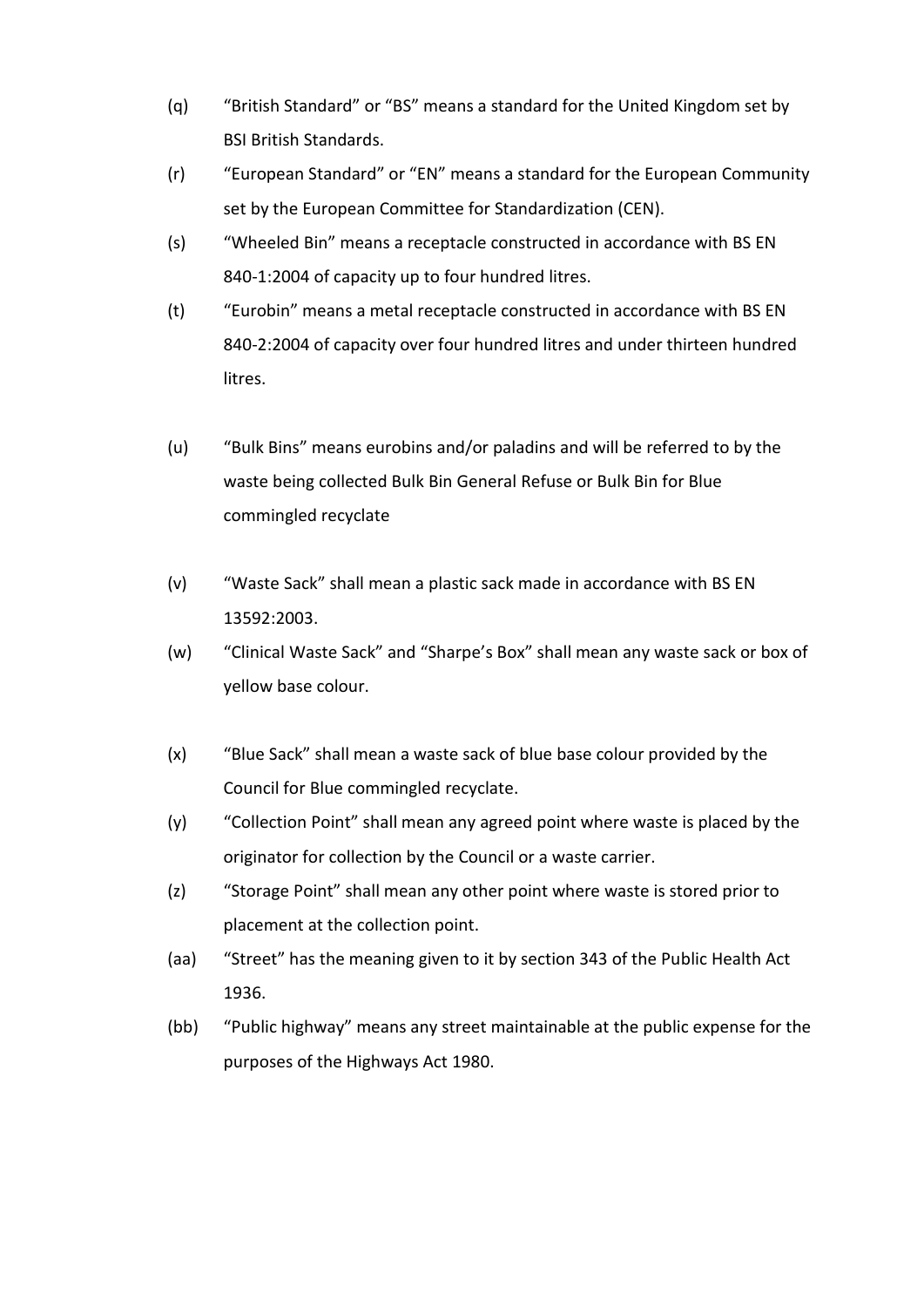#### **KIND AND NUMBERS OF RECEPTACLES FOR HOUSEHOLD WASTE**

**1**. The council will provide/hire occupiers of premises producing Household Waste sufficient and suitable Bulk Bins, Wheeled Bins or Waste Sacks to contain the expected arising's of Household Waste or household Recyclate from their premises.

**2**. Where the occupiers of premises producing Household Waste do not jointly provide suitable Bulk Bins for General Refuse the occupiers may provide either Wheeled Bins or Waste Sacks for this General Refuse. Any Waste Sacks from such premises shall have a base colour of grey and have a maximum capacity of 70 litres.

**3.** Where the occupiers of premises producing Household Waste do not jointly provide suitable Bulk Bins for recycling the Council will provide Blue Sacks for Blue Comingled Recyclate free of any charge. The occupiers of such premises shall only use Blue Sacks for storage of commingled Recyclate prior to collection.

**4**. Where the occupiers of domestic premises jointly provide suitable Bulk Bins for General Refuse the minimum capacity to be provided shall be 140 litres for each premise. Such receptacles shall be placed at points on the premises so that sufficient Bulk Bins are reasonably accessible to all residents.

**5.** The occupiers of premises producing Organic Waste, where space permits, will be provided with a 140 litres or 240 litres wheeled Bin free of any charge to contain only food waste and garden waste.

**6**. For the purposes of these Regulations where Bulk Bins are provided to domestic premises by a managing agent, landlord or other such person, then they will be treated as having been jointly provided by the occupiers.

**7**. A Household Waste receptacle shall not be considered to be suitable if it allows waste to escape or cause litter.

**8**. Household Waste receptacles shall be maintained by the occupiers of the relevant premises in a reasonable state for storage of waste without sharp edges or holes and with all handles.

**9**. All receptacles to be collected by the Council should be hired or provided by the Council or sourced privately to the agreed BS EN 840 standard.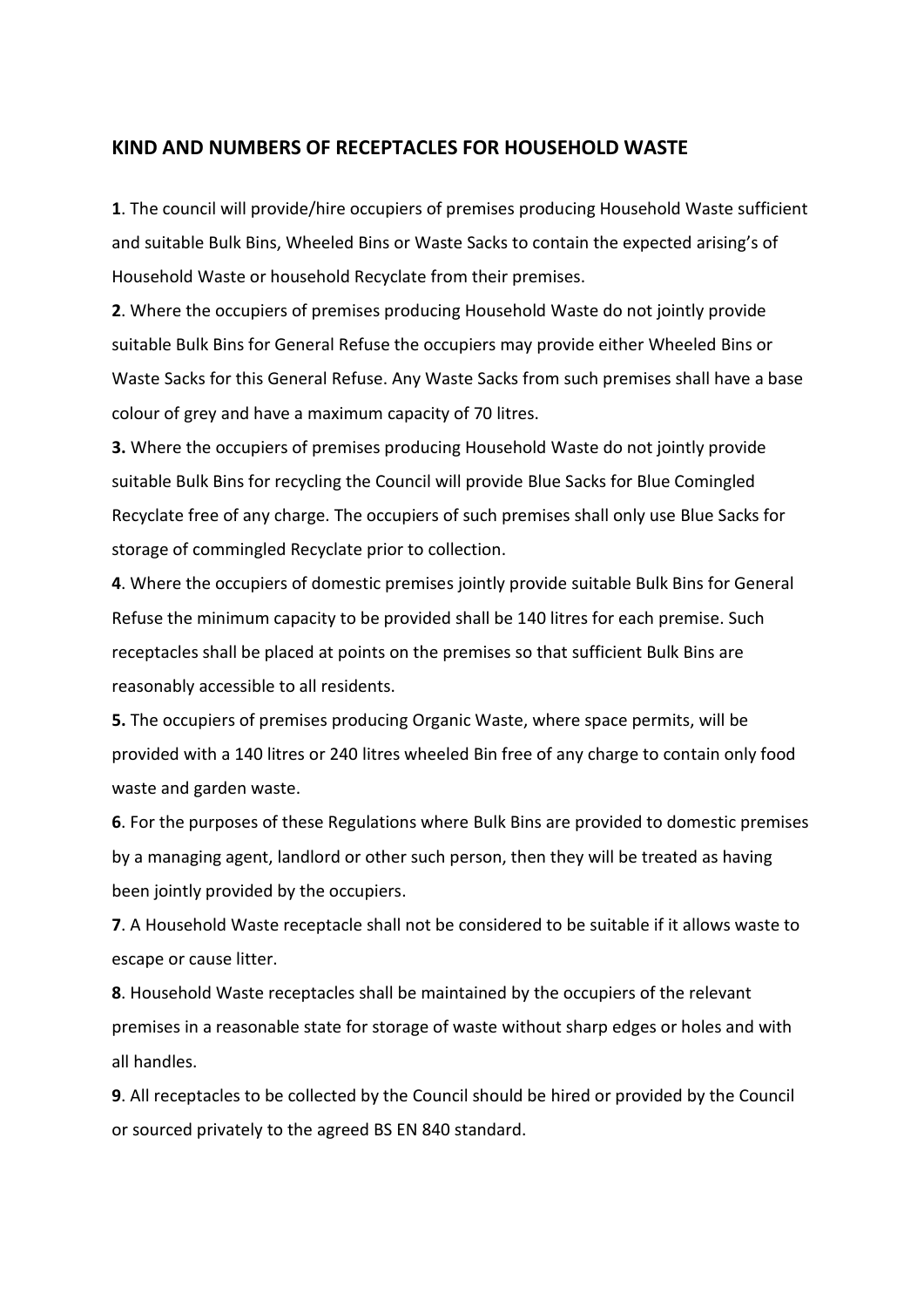### **KIND AND NUMBERS OF RECEPTACLES FOR TRADE WASTE**

**10**. The occupiers of premises producing Trade Waste shall provide sufficient and suitable receptacles to contain the expected arising of Trade Waste from their premises.

**11**. A Trade Waste receptacle shall be maintained in a good, sound and safe condition without sharp edges or holes and with all handles.

**12**. A Trade Waste receptacle shall not be considered to be suitable if it allows waste to escape or cause litter.

**13**. Receptacles for Trade Waste must be constructed to BS EN 840 standard.

**14**. Where cardboard and paper is separated from other items this can be placed in the cardboard Bulk Bin, Wheeled Bin, Sticker or Sack that has been provided for Trade Waste recycling purposes by the council

# **PLACING OF RECEPTACLES FOR HOUSEHOLD WASTE FOR THE PURPOSE OF FACILITATING THE EMPTYING OF THEM**

**15**. Where premises producing Household Waste have an accessible front garden or area at or near Street level wheelie bins can be stored there, the occupier shall place General Refuse, comingled Recyclates and Organic Waste Wheelie Bins at a Collection Point in that garden or area for collection. In all cases the Collection Point must be readily visible from an entrance from the Street and be readily and safely accessible to the collectors.

**16**. Where premises producing Household Waste do not have a readily and safely accessible front garden, area at or near street level then the occupier shall place sacks provided by the Council for collection on the Street at a Collection Point immediately adjacent to the front door or gate of the premises.

**17**. Blue Sacks of commingled Recyclates from premises producing Household Waste shall be placed at a Collection Point adjacent to, but not mixed with, the General Refuse from those premises.

**18**. Unless otherwise agreed by the Council when a request for collection is made, Bulky Waste from premises producing Household Waste shall be placed for collection either on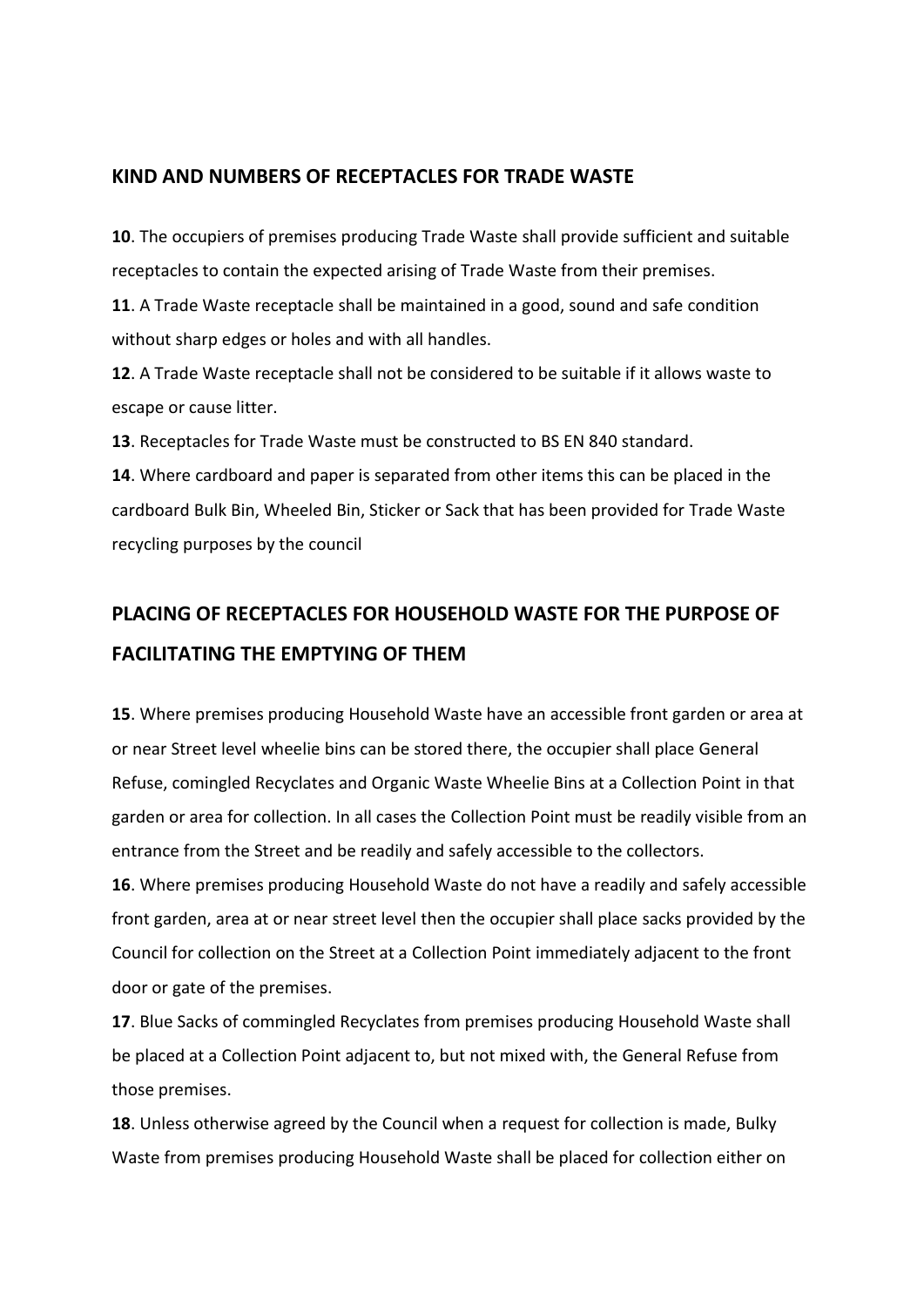the Street immediately adjacent to the front door or gate of the premises or visible and readily accessible within the front door or gate.

**19**. The occupier of any premises producing Household Waste shall provide safe and secure Storage Points and Collection Points within the originating premises for any Clinical Household Waste or Hazardous Household waste. Such points shall be kept secure at all times with no access for the general public.

**20**. Storage and Collection Points provided for Clinical Household Waste or for Hazardous Household Waste shall be separate from Storage or Collection points for any other waste. **21**. Where General Refuse from domestic premises is stored in Bulk Bins or comingled Recyclate is stored in Bulk Bins, these receptacles shall be presented for collection at a point which is reasonably accessible to the Council other than on a Public Highway.

# **PLACING OF RECEPTACLES FOR TRADE WASTE FOR THE PURPOSE OF FACILITATING THE EMPTYING OF THEM**

**22**. The occupier of any premises producing Trade Waste shall provide suitable Storage Points within those premises for all Trade Waste originating from those premises. The Storage Point for such waste shall not be on any Street.

**23**. The Collection Point for General Refuse or Recyclate from premises producing Trade Waste which is stored in Bulk Bins, Wheelie Bins or Waste Sacks should be on the Street immediately adjacent to a Street entrance to the originating premises on the day of collection.

**24**. The occupier of any premises producing Trade Waste shall provide safe and secure Storage Points and Collection Points within the originating premises for any Clinical Trade Waste or Hazardous Trade Waste. Such points shall be kept secure at all times with no access for the general public.

**25**. Storage and Collection Points provided for Clinical Trade Waste or for Hazardous Trade Waste shall be separate from Storage or Collection points for any other waste.

# **THE SUBSTANCES OR ARTICLES WHICH MAY OR MAY NOT BE PUT INTO RECEPTACLES**

**26**. No more than 6kg of Household Waste shall be placed in any Waste Sack.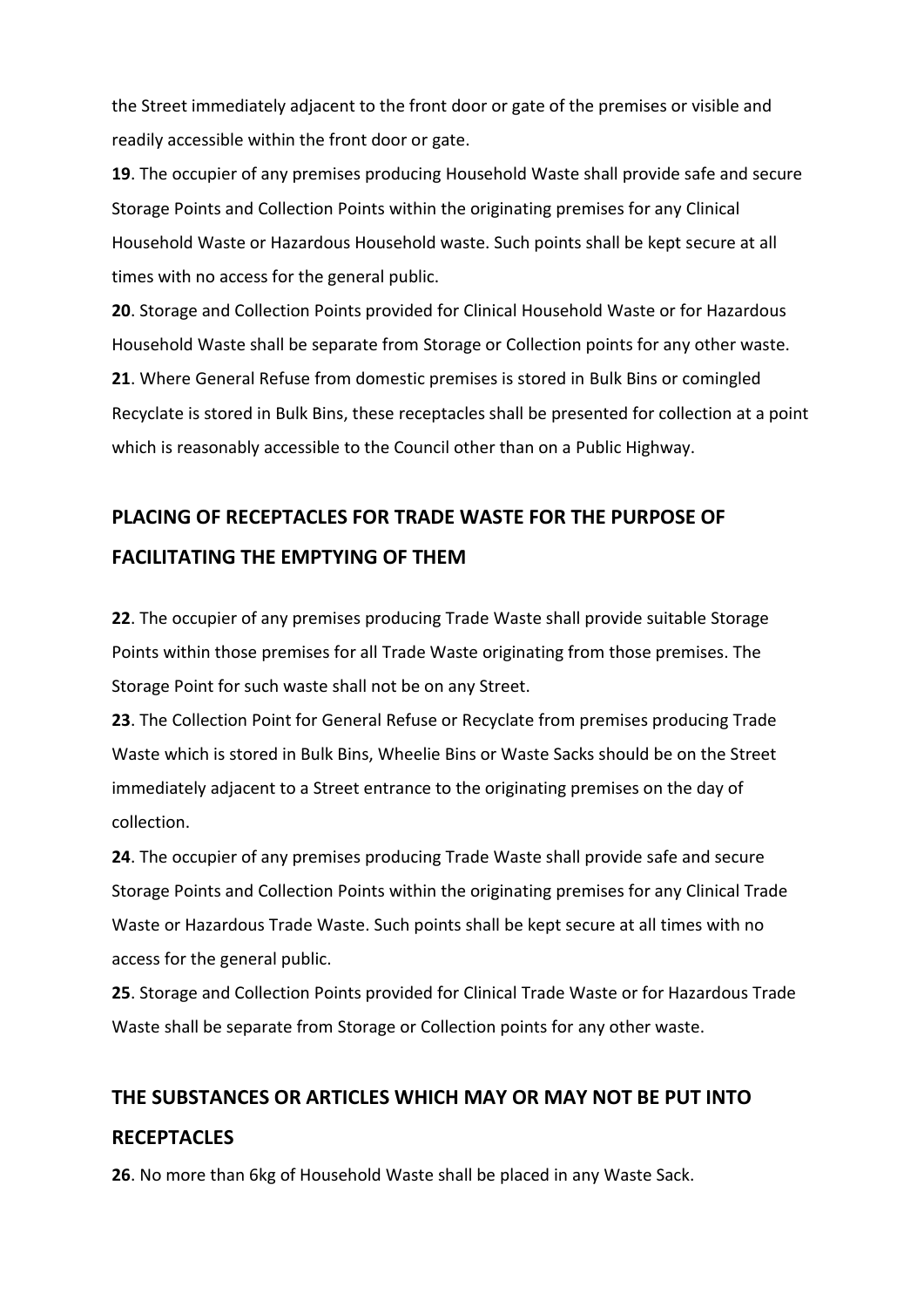**27.** No more than 6kg of household commingled Recyclate shall be placed in any Blue Sack. **28**. Waste Sacks with a base colour of grey shall only be used for the storage of Household Waste prior to its collection by the Council acting in pursuance of the Council's duties under section 45 of the Act.

**29**. The occupier of any premises provided with Bulk Bins for the storage of Household Waste shall place all General Refuse in the Bulk Bins for collection. This shall include any General Refuse, whether in Waste Sacks or not, at that Collection Point.

**30.** Waste Sacks with a base colour of blue shall only be used for the storage of comingled Recyclate prior to its collection by the Council and its contractors acting in pursuance of the Council's duties under section 45 of the Act.

**31**. The occupier of any premises provided with Bulk Bins for the storage of commingled Recyclate shall place all Blue Commingled Recyclate in the agreed Bulk Bins for collection. This shall include any Blue Commingled Recyclate whether in Blue Sacks or not, at that Collection Point.

**32.** Waste Sacks with a base colour of yellow shall only be used for the storage of Clinical Waste as defined by the 2012 Regulations.

**33.** The occupier of any premises producing Household Waste shall not use Waste Sacks with a base colour of black, yellow or blue for the storage of any waste other than as specified in Regulations 30 and 32. .

**34**. The occupiers of premises producing Trade Waste shall not use Waste Sacks with a base colour of black, yellow, grey or blue for the storage of Trade Waste unless clearly identifying the company collecting the Waste Sacks, if the Storage Point or Collection Point for such sacks is:

(a) on any Street or open area off a street; or

(b) in the same room or area as any sacks used for Household Waste or Trade Waste which the Council has a duty to collect under section 45 of the Act.

**35**. Occupiers of premises producing Household Waste or Trade Waste may use sacks which are not Waste Sacks for any purpose provided that such sacks are not placed at any Storage or Collection Point for Household Waste or Trade Waste other than within suitable and appropriate receptacles.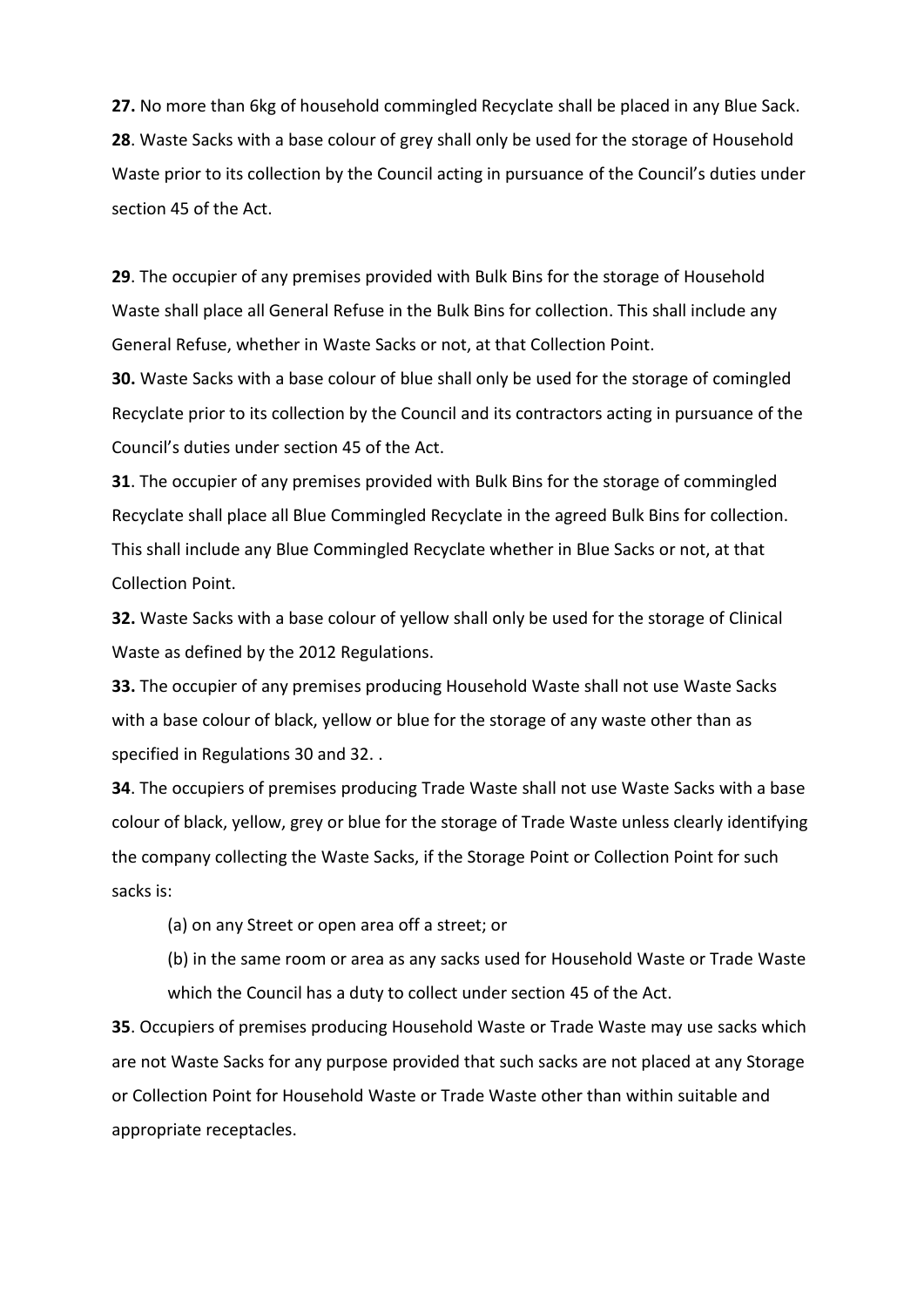## **THE STEPS TO BE TAKEN TO FACILITATE THE COLLECTION OF HOUSEHOLD**

### **WASTE FROM RECEPTACLES**

**36**. All collection points for household waste shall be reasonably accessible to the Council. **37**. Where General Refuse, Recyclate or Organic Waste from premises producing Household Waste is stored in Wheelie Bins, that Collection Point shall be considered reasonably accessible unless the Council issues a Notice to require a different Collection Point. **38.** Where General Refuse or commingled Recyclate from premises producing Household Waste is stored in Council provided sacks, that Collection Point shall be considered reasonably accessible unless the Council issues a Notice to require a different collection point.

**39**. A Collection Point for Household Waste in Bulk Bins shall be considered as reasonably accessible if the location has been pre-agreed with Council officers.

**40**. In all cases the Storage or Collection point for any Household Waste must be physically separated from any Storage or Collection point for Trade Waste.

**41**. When a request is made to the Council to collect Bulky Waste that waste must be readily removable by two operatives without the use of mechanical handling aids.

**42**. Where the Council agrees to collect Bulky Waste from a Collection Point not on the Street immediately adjacent to the front door or gate of the premises or readily accessible within the front door or gate then the occupier shall take such steps as are required to facilitate collection. Such steps may include the removal of obstructions and protecting fixed and mobile property from accidental damage.

**43.** Where the Council agrees to collect Bulky Waste from premises, the Bulky Waste shall not be placed on the street before or on the day of collection until the collection time which has been provided by the Council.

**44**. Premises producing Household Waste, other than the premises listed at Schedule 1, shall not place Household Waste receptacles on the Street except as authorised by Regulations 16. In such cases receptacles shall not be placed on the Street earlier than 06:00 or later than 07:00 on the day scheduled for collection by the Council. The day scheduled for collection can be ascertained from the Council's website at:

#### [www.enfield.gov.uk](http://www.enfield.gov.uk/)

**45.** Premises listed at Schedule 1 shall not place Household Waste receptacles on the Street except as authorised by Regulation 19 and 20. In such cases receptacles shall not be placed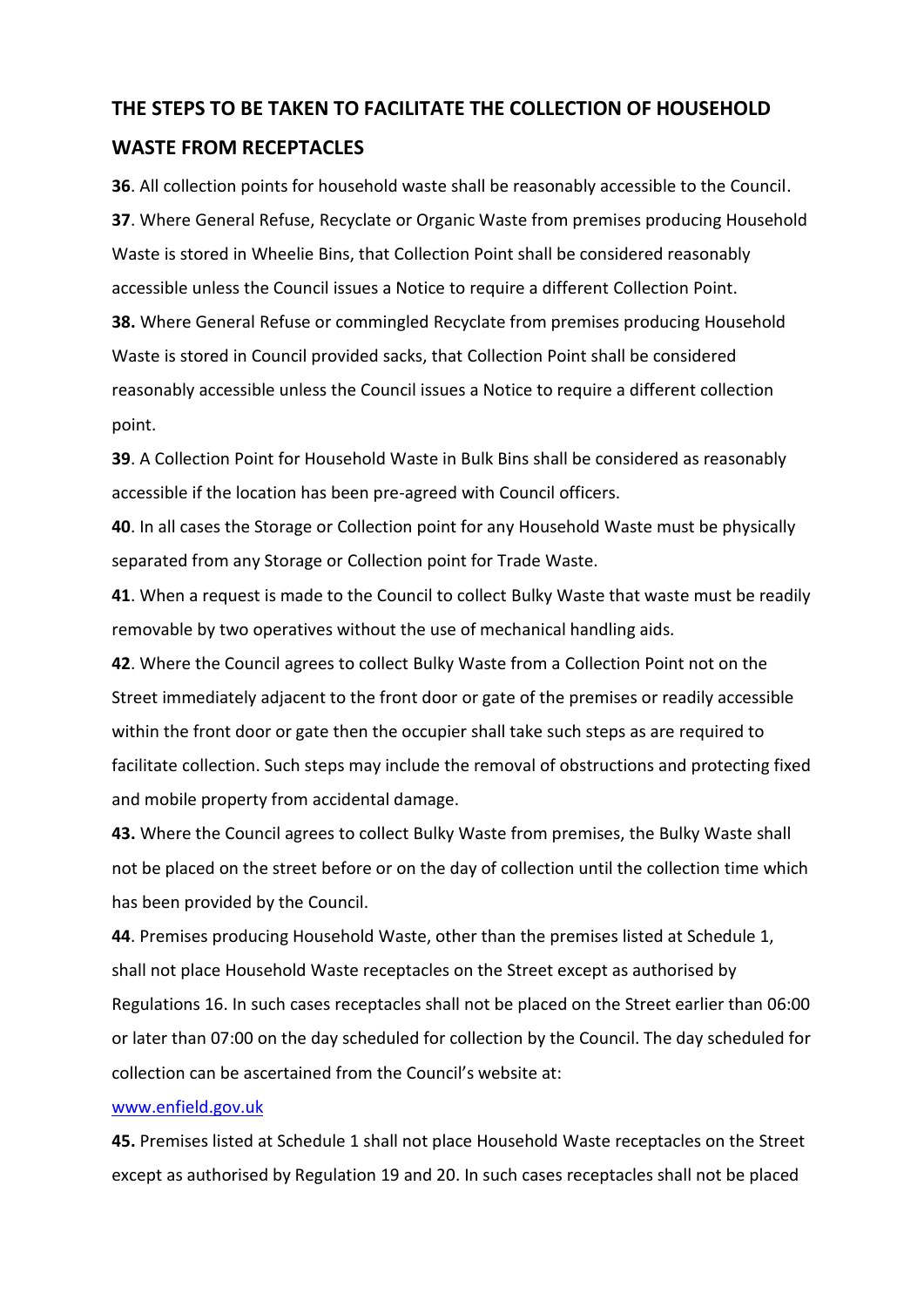on the Street earlier than 06:00 or later than 07:00 on the day scheduled for collection. The day scheduled for collection can be ascertained from the Council's website at:

#### [www.enfield.gov.uk](http://www.enfield.gov.uk/)

(Any exception to this such as festive collection changes will be advertised in advanced in the Council's website).

**46**. Where a sign specifying periods during which receptacles should be placed on the highway is displayed on the same side of a Public Highway as any premises producing Household Waste then the occupier of that premise shall only place receptacles on that Public Highway during the periods prescribed by the sign.

# **THE STEPS TO BE TAKEN TO FACILITATE THE COLLECTION OF TRADE WASTE FROM RECEPTACLES**

**47**. All Collection Points for Trade Waste shall be reasonably accessible to Registered Waste Carriers. Registered Waste Carriers are licensed by the Environment Agency to transport 'controlled waste' as defined by 'The 2012 Regulations'.

**48.** All receptacles for trade waste shall be clearly marked to show:

- (a) the name of either the waste producer or the waste carrier;
- (b) the words "Trade Waste" or "Commercial Waste"; and
- (c) a telephone number where a responsible person can be contacted at all reasonable times.

**49**. Where a sign specifying periods during which receptacles should be placed on the highway is displayed on the same side of a Public Highway as any premises producing Trade Waste then the occupier of that premises shall only place receptacles on that Public Highway during the periods prescribed by the sign.

**50.** A Collection Point for Trade Waste shall be considered as reasonably accessible if it has been pre-agreed as such by officers of the Council.

**51**. In all cases the Storage or Collection Point for any Trade Waste must be physically separated from any Storage or Collection point for Household Waste.

# **NOTICES UNDER SECTION 46 OR 47 OF THE ACT**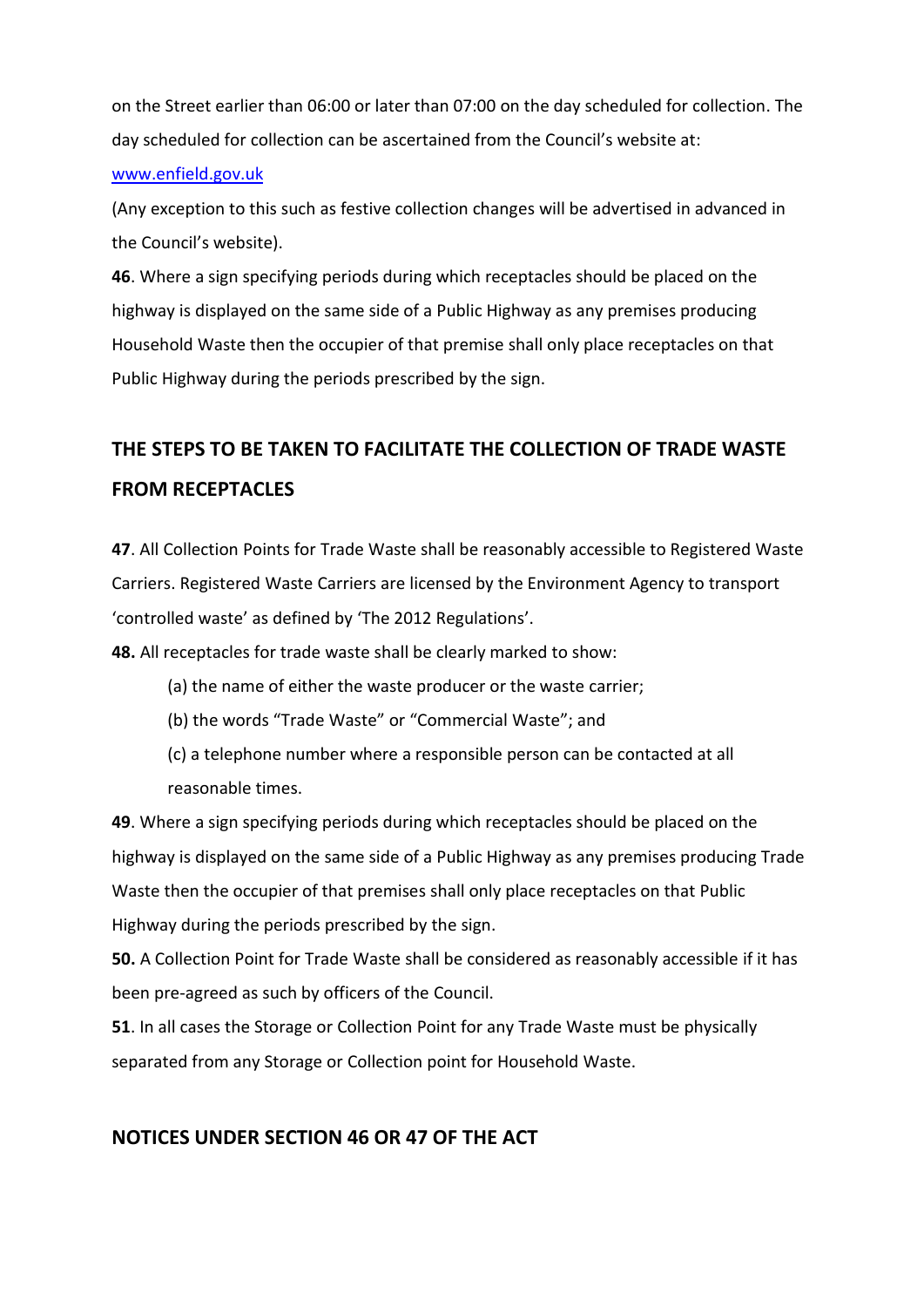**52**. Where on or after 5th April 2015 the Council serves a Notice on the occupier of any premises, then the specific requirements in such a Notice shall take precedence over any conflicting provision in the Regulations.

**53**. Where the occupier of a domestic property, a caravan or a moored vessel used wholly for the purposes of living accommodation is of the opinion that because of age or disability it is not possible to comply with any Regulation then that person or his agent may apply to the Council for exemption from specified requirements imposed by the Regulations. The applicant or his agent shall produce any evidence required by the Council to support the application for an assisted collection.

**54**. For the purposes of section 23(4) (c) of the London Local Authorities Act 2007 (penalty charges) an application under Regulation 53 shall be treated as a reasonable excuse until the Council either rejects the application in writing or issues a Notice to take precedence over any or all of the specified provisions in the Regulations for such period as the Council considers to be reasonable.

**Compliance with these Regulations shall not be taken to comply with other legislative provisions including those legislative provisions which relate to the licenced storage, treatment and disposal of controlled waste" and that "in the event of conflict between these Regulations and any statutory provision, the statutory provision shall take precedence** 

| <b>Street</b>          | <b>Numbers</b>         | <b>Postal Area</b> | <b>Town Centre</b>  |
|------------------------|------------------------|--------------------|---------------------|
|                        |                        | EN1                | <b>Enfield Town</b> |
| <b>Church Street</b>   | All                    |                    |                     |
|                        |                        | EN <sub>1</sub>    | <b>Enfield Town</b> |
| <b>Genotin Road</b>    | All                    |                    |                     |
|                        |                        | EN1                | <b>Enfield Town</b> |
| <b>Genotin Terrace</b> | All                    |                    |                     |
|                        |                        | EN1                | <b>Enfield Town</b> |
| London Road            | All                    |                    |                     |
|                        | St Onge Parade (entire | EN <sub>1</sub>    | <b>Enfield Town</b> |
| Southbury Road/ St     | parade) & 4-12         |                    |                     |
| Onge Parade            | Southbury Road         |                    |                     |
|                        |                        | EN1                | <b>Enfield Town</b> |
| The Town               | All                    |                    |                     |
|                        |                        | EN1                | <b>Enfield Town</b> |
| Sarnesfield Road       | All                    |                    |                     |
|                        |                        | EN <sub>1</sub>    | <b>Enfield Town</b> |
| Cecil Road             | All                    |                    |                     |
|                        |                        | EN <sub>1</sub>    | <b>Enfield Town</b> |

### **SCHEDULE 1 TO WASTE REGULATIONS 2014**